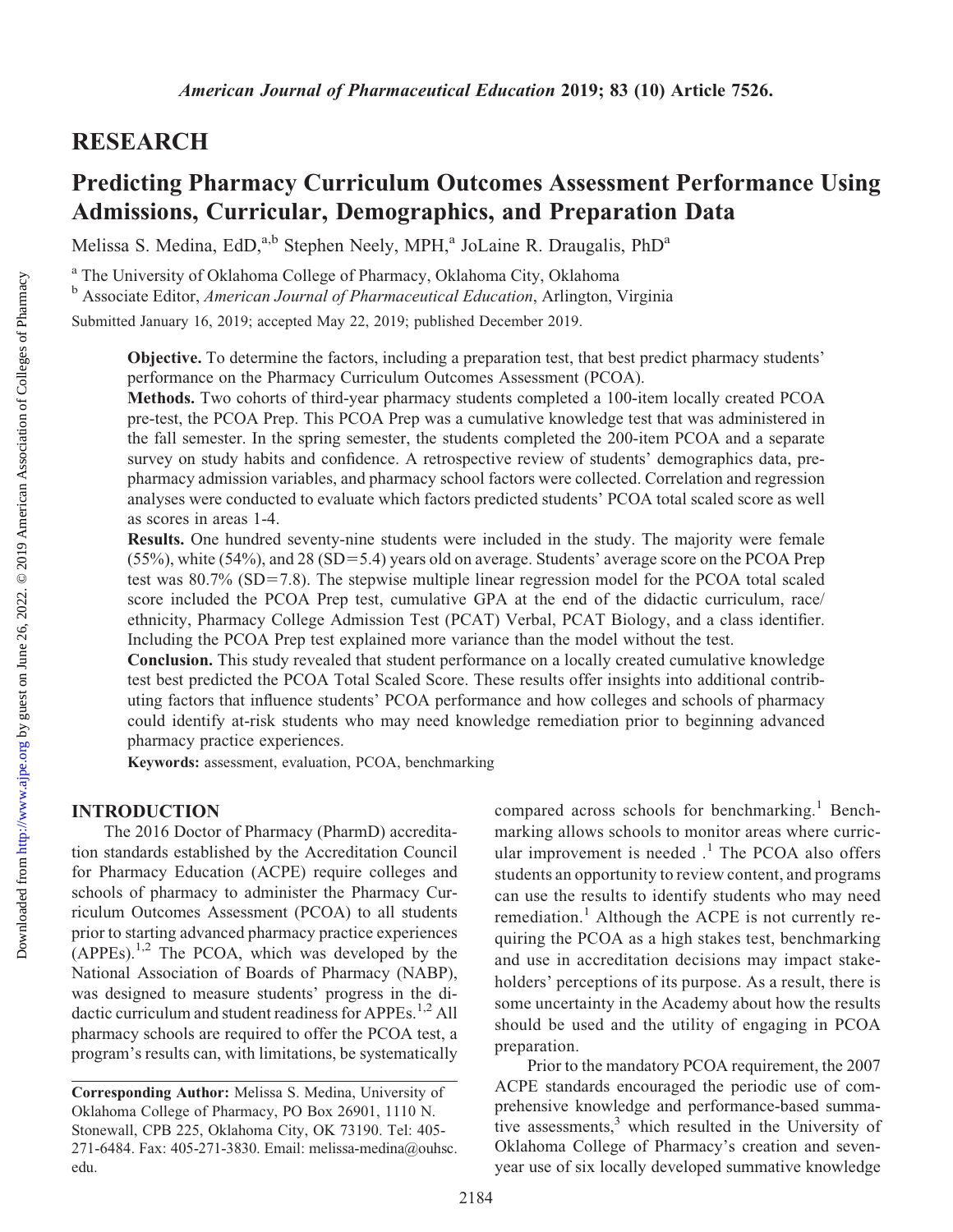Downloaded from

examinations. These "integrated examinations" were embedded into the final examinations of the pharmacy practice courses offered in each semester of the first three didactic years (six tests total) and were worth 10% of the overall course grade.<sup>4</sup> The college's course coordinators, along with the assessment and curriculum committees, identified the most important content in the required didactic courses and created the objectives and tests questions for the integrated examinations, which were different from courses' lecture objectives and test questions.<sup>4</sup> After the release of the 2016 ACPE Standards,<sup>2</sup> the college decided that, because of the time, effort, and resources that were being dedicated to creating the six integrated examinations, and because the PCOA lacked student preparation and study resources, and finally, because students would benefit from focused content review and structured feedback prior to APPEs and the PCOA test, the assessments were repurposed for use as PCOA and APPE preparation tools. Five of the six integrated examinations were combined into one 100-item multiplechoice cumulative knowledge test called the "PCOA Prep" test, which was to be administered during the fall semester finals week in the third professional (P3) year and would account for 10% of the overall grade for the Pharmacy Practice VI course delivered in that semester. Students were informed that the goal of the PCOA Prep test was to help them refresh their memory of the cumulative knowledge gained from course content covered over the previous three years in preparation for starting their APPEs. A second goal was to get students accustomed to preparing for and completing a large cumulative test (eg, PCOA) that covered what they had learned in their didactic coursework.

Previous research has revealed associations between students' PCOA total scaled score and third-year GPA (grade point average);<sup>5</sup> PCAT (Pharmacy College Admission Test) reading score and first-year pharmacy GPA;<sup>6</sup> cumulative pharmacy GPA and score on the Health Sciences Reasoning Test;<sup>7</sup> gender, PCAT score, pre-pharmacy science GPA, pharmacy didactic courses GPA;<sup>8</sup> and PCAT and cumulative GPA.<sup>9</sup> However, no studies have examined the impact of a PCOA preparatory tool/practice test on PCOA scores. Although one study examined the factors related to pre-pharmacy, pharmacy, and demographic factors related to Pre-NAPLEX test scores, the study did not evaluate the relationship between the Pre-NAPLEX and NAPLEX.<sup>10</sup> Therefore, the purpose of the current study was to examine the relationship among PCOA Prep scores, the didactic curriculum (GPA and course remediation), demographic variables, admissions criteria (undergraduate GPA, PCAT scores), amount of study preparation for the PCOA, and student PCOA knowledge confidence (self-awareness) to P3 students' performance on the PCOA examination.

### METHODS

Third-year pharmacy students in the class of 2017  $(N=99)$  and class of 2018 (N=80) at the University of Oklahoma College of Pharmacy completed the 100-item PCOA Prep cumulative knowledge test developed inhouse, the week before fall final examinations. The test was worth 50 points and accounted for 10% of their overall P3 Pharmacy Practice course grade. The test did not include content from the spring P3 semester as the PCOA Prep was a P3 fall test and students had not been exposed to the content covered in the spring coursework yet. The PCOA Prep creation and rationale was explained to the P3 students at the beginning of the P3 fall semester as well they were given PCOA Prep objectives four weeks prior to the test. Students were encouraged to study and were told that the goal of test was to help them prepare for APPEs and the PCOA. To help students prepare for the PCOA Preptest objectives and for the examination, all previous courses' (P1-P2) lecture handouts, slides, and videos were made available to students on Desire2Learn (Desire2Learn, Inc, Ontario, Canada). All of the PCOA Prep test questions were loaded into Desire2Learn (D2L), and each of the 100 PCOA Prep Examination questions in D2L were tagged to four areas: the PCOA Prep test objective, Bloom's Taxonomy (high or low level), one of the 15 CAPE Outcomes abbreviated terms, $11$  and one of the ACPE Appendix 1 terms.<sup>2</sup> After students completed the fall PCOA Prep examination, they received their test grade before the end of the semester. In the spring semester, they received a locally developed report card called the Test Tracker, which was created by exporting test data from D2L and outlined their performance on the four tagged areas. Students were educated on what the four tags represented and encouraged to review the PCOA Prep test report card results. They were encouraged to study areas of weakness using course videos and/or notes prior to taking the PCOA, which was scheduled for the week before spring final examinations. Students were also encouraged to complete the formative quizzes available on the National Association of Boards of Pharmacy's (NABP) website and review the four PCOA content areas prior to taking the PCOA examination. The PCOA was administered to P3 students during the first week of May in 2016 and 2017. Students were informed that the college had incentivized the PCOA in that they would receive bonus points in the P4 fall seminar course based on their PCOA score. The bonus points were based on a scale that coincided with a percent score (eg,  $50-59=1$ ) point;  $60-69=2.5$  points;  $70-79=5$  points;  $80-89=7.5$ points; and  $90-99=10$  points).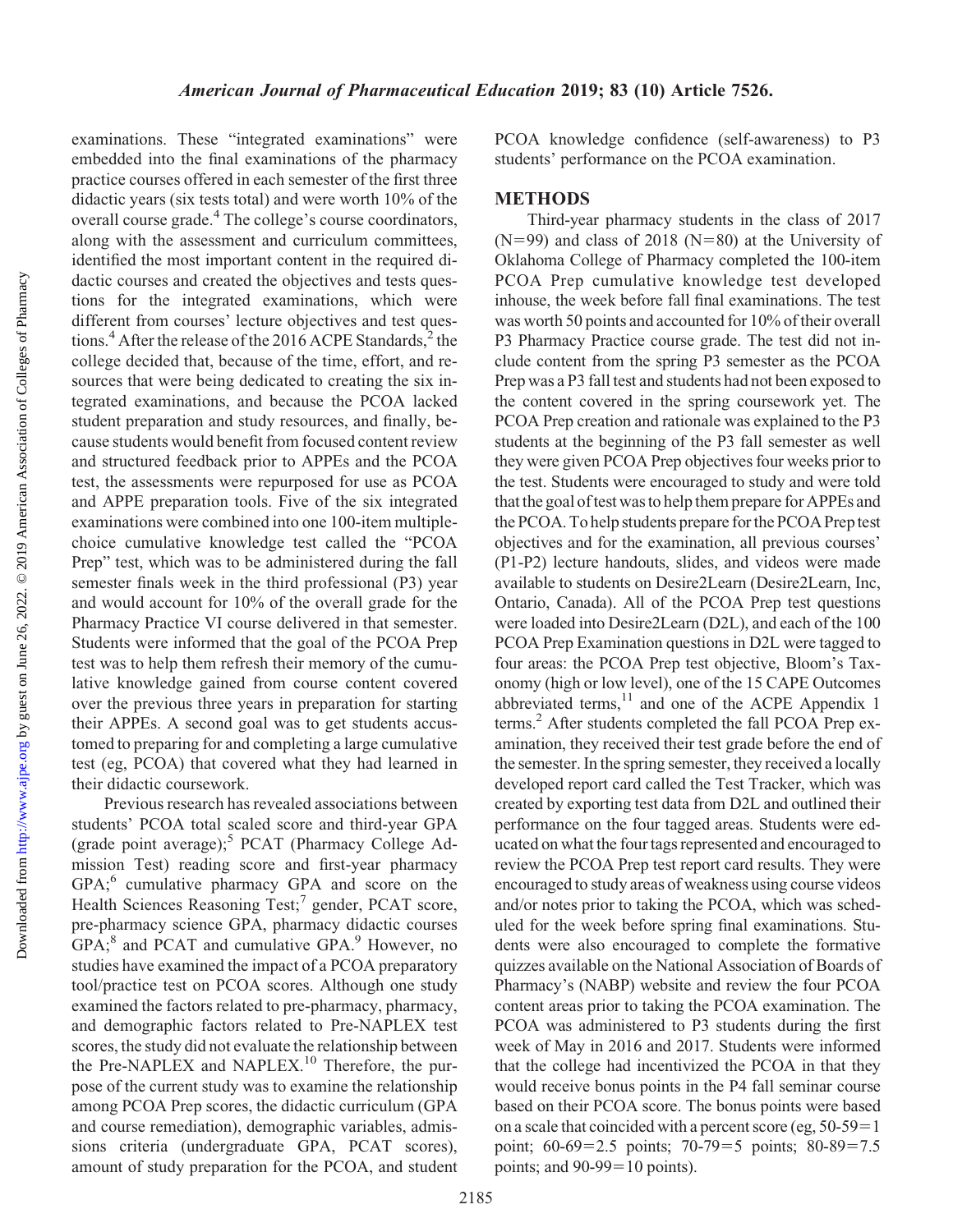After completing the PCOA examination, all P3 students were invited to complete a 12-item survey regarding their demographics, the amount of time they spent studying for the PCOA Prep and PCOA tests (0, 1-5, or  $\geq$ 6 hours, which were arbitrary cut points selected to reflect no studying, a single study session, or longer/ multiple study sessions), study methods used for both tests (assessed because although the PCOA Prep was a study method, the college wanted to know what other ways students prepared for the PCOA), the perceived utility of the fall PCOA Prep (scale  $1=$  strongly disagree to  $5$ =strongly agree) and study objectives (scale 1=not at all useful to  $5 = \text{very useful}$ ), and confidence in each of the four PCOA areas (scale  $1=$ not at all confident to  $5=$ very confident). The last question was an open-ended question that solicited overall comments. The questionnaire was administered after completion of the spring PCOA test. Student participation in the survey was not blinded and was voluntary. All students were invited to complete the survey as part of a quality improvement project and were told that the college was evaluating whether it should continue to offer the PCOA Prep. The survey was administered prior to students receiving their PCOA scores. The University of Oklahoma Institutional Review Board approved this project.

#### Data Collection and Analyses

To gather the factors related to performance on the PCOA examination, institutional databases and the Pharmacy College Application Service (PharmCAS, Liaison International, LLC, Stone Mountain, GA) were used to perform a retrospective review of student records. Three categories of data were collected: demographics, including age at PCOA test date, gender/sex, and race/ethnicity; prepharmacy and admissions GPAs, including undergraduate science GPA, undergraduate cumulative GPA, graduate coursework, more than one Pharmacy College Admission Test (PCAT) attempt, PCAT Composite score and section scores (Biology, Chemistry, Quantitative, Reading, and Verbal); and didactic curriculum including history of remediation or delay in graduation, and cumulative GPA at end of the didactic program.

To statistically analyze the factors related to PCOA performance, continuous variables were summarized using means, standard deviations, minimum and maximum values. Categorical variables were summarized using frequency number and percent. Dummy coding of categorical variables was performed as follows: sex/ gender (0=male, 1= female); race/ethnicity (0=white;  $1 =$ All others); graduate coursework (0=none, 1=at least one credit hour); PCAT attempts  $(0=$ only one attempt; 1=more than one attempt); remediation (0=no courses

remediated,  $1=$ one or more courses remediated); delay in graduation ( $0 = \text{graduated on-time}$ ,  $1 = \text{delayed due to any}$ reason).

Bivariate correlations were examined using zeroorder Pearson correlation coefficient  $(r)$  for continuous variables and point biserial for dichotomous variables. Confidence intervals (95% CI) were added to show the precision of the correlation coefficient. Stepwise regression was used to model the linear relationships between PCOA scores and multiple variables.<sup>12</sup> Stepwise selection adds and removes candidate variables until a best fit model is achieved. Standard regression diagnostics were performed, including residual analysis and checks for multicollinearity. Parameter estimates from the final model and adjusted  $R^2$  (a $R^2$ ) were reported. Additionally, both type II semi-partial correlations (representing the unique correlation between predictor and PCOA score after controlling for other variables in the model) and type II squared semi-partial correlations (representing the proportion of variance that is uniquely explained by the predictor after accounting for other model predictors) were reported.

One-way analyses of variance (ANOVA) were performed with Tukey adjustments for multiple comparisons to examine mean PCOA scaled score differences between groups on variables of interest. All analyses were performed using SAS software, version 9.4 (SAS Institute Inc, Cary, NC). The a priori significance level was set at  $p<.05$ .

#### **RESULTS**

The demographic, pre-pharmacy, and pharmacy academic characteristics of the 179 students in the study are reported in Table 1. All P3 students from the classes of 2017 and 2018 were included in this analysis. The mean age of the students was 28 years at the time of the PCOA administration and participants were mostly female (55%) and white (54%). The PCOA study habits and perception survey was administered to all 179 students. One hundred sixty-eight (94%) students completed the entire survey, with the remaining 11 completing some but not all items.

The amount of time students reported studying for the PCOA Prep and PCOA examinations differed. Eightytwo percent of students reported at least some amount of studying for the PCOA Prep compared to 73% for the PCOA,  $p<.001$ . Rates of studying less than 5 hours were similar for both the PCOA Prep and PCOA, with 49% and 51%, respectively. However, the percentage of students studying more than 5 hours was significantly higher for the PCOA Prep (33%) than the PCOA (21%). Students used a variety of study methods to prepare for the PCOA: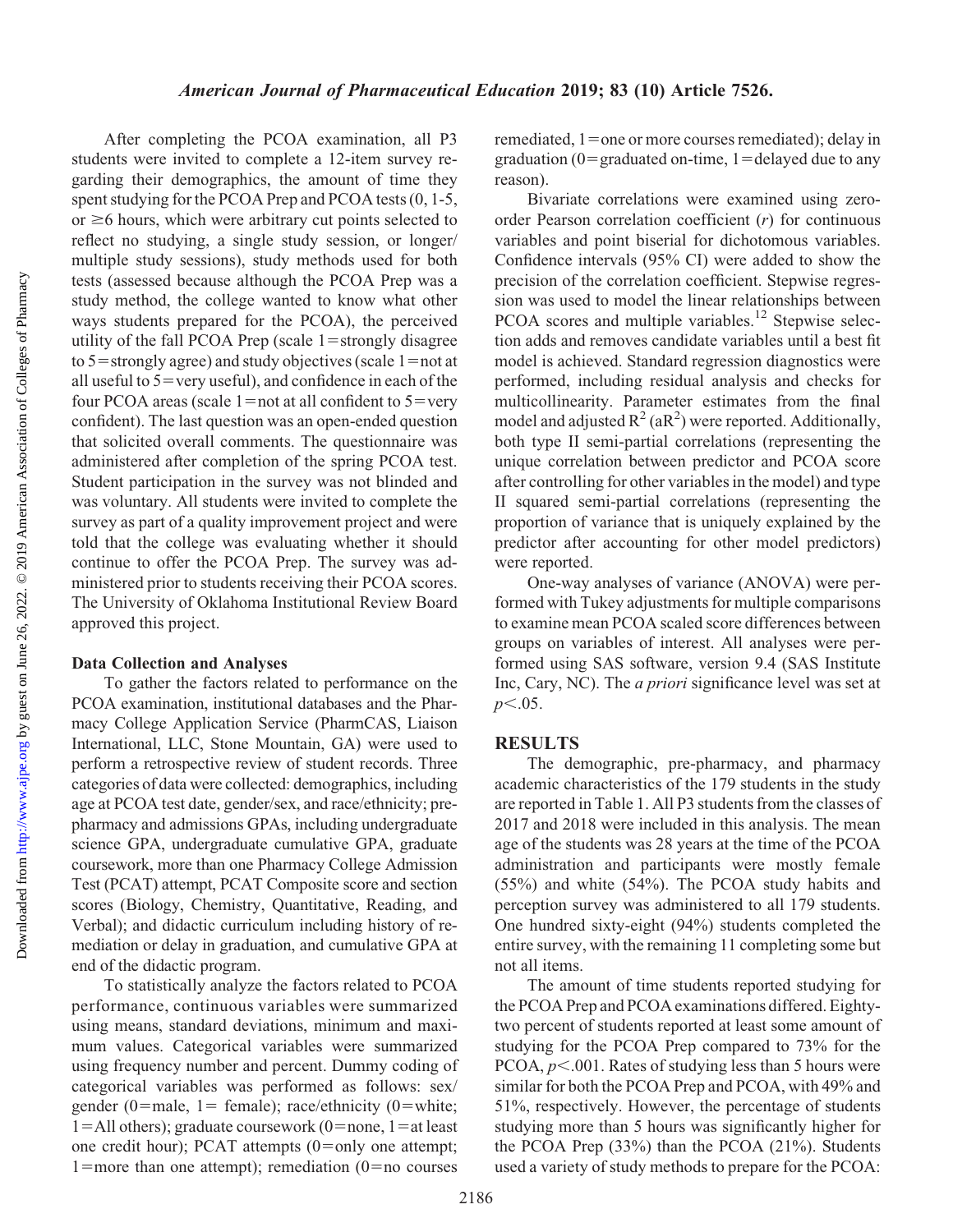| <b>Characteristics</b>                           |             |
|--------------------------------------------------|-------------|
| Academic class, No. (%)                          |             |
| Class of 2017                                    | 99 (55)     |
| Class of 2018                                    | 80 (45)     |
| Gender/Sex, No. (%)                              |             |
| Female                                           | 98 (55)     |
| Male                                             | 81 (45)     |
| Age at PCOA examination, year (Mean, SD)         | 28.0(5.4)   |
| Race/Ethnicity, No. (%)                          |             |
| Majority                                         | 97 (54)     |
| White                                            | 97 (54)     |
| Minority, No. (%)                                | 82 (46)     |
| American Indian or Alaska Native                 | 4(2)        |
| Asian                                            | 52 (29)     |
| <b>Black or African American</b>                 | 10(6)       |
| Hispanic or Latino                               | 3(2)        |
| Two or more races                                | 13(7)       |
| Undergraduate Science GPA, Mean (SD)             | 3.27(0.48)  |
| Undergraduate Cumulative GPA, Mean (SD)          | 3.44(0.36)  |
| Graduate credit hours earned prior to admission, |             |
| No. $(\%)$                                       |             |
| None                                             | 166 (93)    |
| At least one hour                                | 13(7)       |
| Number of PCAT Attempts, No. (%)                 |             |
| One                                              | 97 (54)     |
| More than one                                    | 82 (46)     |
| PCAT Composite Score, Mean (SD)                  | 413 (10)    |
| PCAT Verbal, Mean (SD)                           | 413 (17)    |
| PCAT Biology, Mean (SD)                          | 418 (15)    |
| PCAT Chemistry, Mean (SD)                        | 420 (18)    |
| PCAT Quantitative, Mean (SD)                     | 409 (15)    |
| PCAT Reading, Mean (SD)                          | 407(16)     |
| Course Remediation, No. (%)                      |             |
| None                                             | 162 (91)    |
| One or more courses, No. (%)                     | 17(10)      |
| Graduation, No. (%)                              |             |
| On-Time                                          | 173 (97)    |
| Delayed (Academic or Personal)                   | 6(3)        |
| Cumulative GPA at end of didactic program,       | 3.34(0.46)  |
| Mean (SD)                                        |             |
| PCOA Prep Examination, Mean (SD)                 | 80.7 (7.79) |

Table 1. Demographic, Pre-Pharmacy, and Pharmacy Academic Characteristics  $(n=179)$ 

Abbreviations: PCOA=Pharmacy Curriculum Outcomes Assessment, GPA=Grade Point Average, PCAT=Pharmacy College Admission Test

53% used the lecture objectives provided for the PCOA Prep examination; 20% used content and topic areas for the PCOA that were listed on the NABP website; 3% watched course lecture videos; and 22% studied course handouts, slides, and/or notes.

Four percent of students strongly agreed and 27% agreed that the PCOA Prep examination increased their

comfort level with taking the PCOA examination; however, 8% strongly disagreed and 17% disagreed with this statement. Forty-five percent of students gave a neutral response, indicating that completing the PCOA Prep made no change in their comfort level.

When asked how useful the PCOA Prep examination was in helping them prepare, a majority (62%) of students reported that it was of average or above average usefulness. However, 29% found the PCOA Prep of very little use and 10% reported it being not at all useful.

Students self-reported their level of confidence relative to each PCOA content areas. Twenty-two percent of students reported having little to no confidence in area 1, basic biomedical sciences; 11% had little to know confidence in area 2, pharmaceutical sciences; 11% had little to know confidence in area 3, social, behavioral, and administrative sciences; 8% had little to know confidence in area 4, clinical sciences. Most students reported having an average level of confidence in each content area: area 1, 56%; area 2, 62%; area 3, 55%; and area 4, 49%. The areas in which students reported having the most confidence (rated confident or very confident) was area 4 with 42%, followed by area 3 with 35%, area 2 with 27%, and area 1 with 22%.

Students' confidence level and average scaled score for PCOA content areas are reported in Table 2. The 22% of students who reported having no to little confidence in their knowledge of basic biomedical sciences scored a mean of  $345.2$  (SD=60.4). Compared to the scores of these students, the mean scores of students reporting average confidence were 31.5 points higher, and mean scores for students who reported feeling confident or very confident were 56.6 points higher. All three pairwise comparisons were significant  $(p<.05)$  using the Tukey procedure following a significant result using a one-way ANOVA,  $p<.05$ .

Students average scores for the pharmaceutical sciences content area did not have as large of increases across confidence levels. The scaled score average of students reporting little to no confidence was 367.7, with an increase of 11.2 point for those with average confidence and an increase of 41.5 points for those who were confident or very confident. Significant differences  $(p<.05)$  were found between students with high confidence and those with low or average confidence, but not between students with low or average confidence  $(p=.70)$ .

No significant differences were found in average scores for social, behavioral, and administrative sciences between confidence levels. The range of average scores between students with low and high confidence was 31.9 points. Finally, students reporting little to no confidence in their knowledge of clinical sciences had an average scaled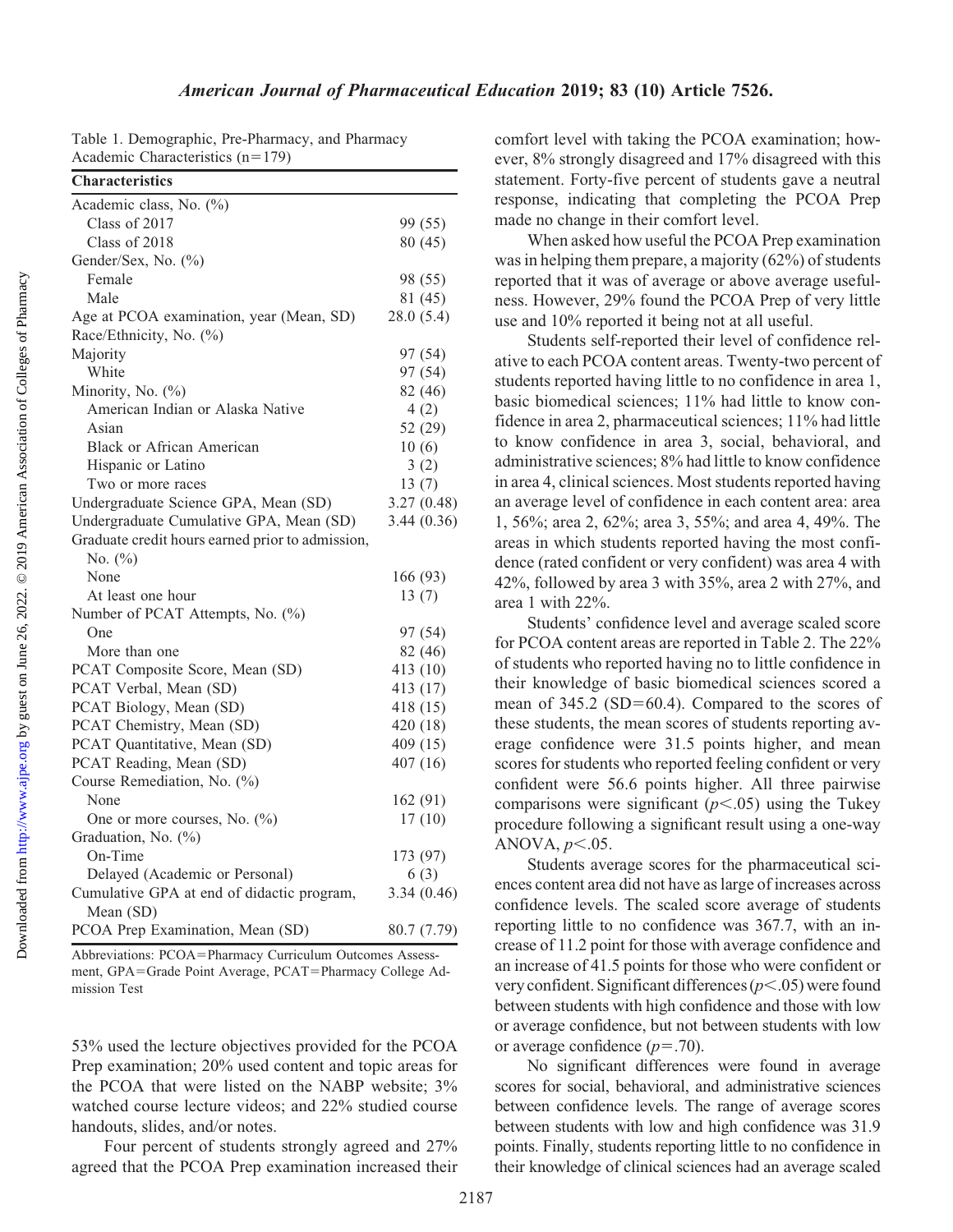Downloaded from

## American Journal of Pharmaceutical Education 2019; 83 (10) Article 7526.

|                                          |                                                                   |                                          |                       | Self-reported Level of Confidence in<br><b>Knowledge of PCOA Content Area</b> |
|------------------------------------------|-------------------------------------------------------------------|------------------------------------------|-----------------------|-------------------------------------------------------------------------------|
| <b>PCOA Content Area</b>                 |                                                                   | <b>No to Little</b><br><b>Confidence</b> | Average<br>Confidence | <b>Confident to Very</b><br>Confident                                         |
| Area 1: Basic Biomedical Sciences        | Percent of responses<br>Mean (SD) PCOA Area 1 SS <sup>a,b,c</sup> | 22<br>345.2(60.4)                        | 56<br>376.7(65.1)     | 22<br>433.3 (81.2)                                                            |
| Area 2: Pharm. Sciences                  | Percent of responses<br>Mean (SD) PCOA Area $2 SS^{b,c}$          | 367.7(56.8)                              | 62<br>378.9 (54.7)    | 27<br>409.2(59.2)                                                             |
| Area 3: Social, Behav. & Admin. Sciences | Percent of responses<br>Mean (SD) PCOA Area 3 SS                  | 365.0(45.2)                              | 55<br>385.6 (55.5)    | 35<br>396.9 (54.8)                                                            |
| Area 4: Clinical Sciences                | Percent of responses<br>Mean (SD) PCOA Area 4 SS <sup>b</sup>     | 351.6 (37.1)                             | 49<br>378.7 (52.0)    | 42<br>395.7 (47.4)                                                            |

Table 2. Pharmacy Students' Self-Reported Confidence in Their Knowledge and Study Habits, and Scaled Scores for Pharmacy Curriculum Outcomes Assessment Content Areas  $(N=168)$ 

Abbreviations: PCOA=Pharmacy Curriculum Outcomes Assessment, SS=scaled score

Note:  $n=168$  due to 11 (6%) missing in survey a using Tukey multiple comparison procedure (MCP), statistical difference found between "No to Little Confidence" versus "Average a Using Tukey multiple comparison procedure Confidence"

<sup>b</sup> Using Tukey MCP, statistical difference found between "No to Little Confidence" versus "Confident to Very Confident"

<sup>c</sup> Using Tukey MCP, statistical difference found between "Average Confidence" versus "Confident to Very Confident"

score of 351.6, which was significantly different  $(p<.05)$ from that of those reporting being confident to very confident in their knowledge whose average was 44.1 points higher. No other differences were significant for area 4.

The relationships between pre-pharmacy, demographic, didactic program, and select survey variables and the PCOA total scaled score are reported in Table 3. Out of the 19 variables examined individually, 13 were found to be significantly correlated with PCOA total scaled score. The largest was the PCOA Prep examination  $(r=0.66)$ , followed by cumulative didactic GPA  $(r=0.57)$  and PCAT composite score  $(r=0.51)$ .

The first linear regression analysis (reported as Model 1) included all variables for consideration except for the PCOA Prep examination results. This analysis was performed to show the maximum amount of variance that could be explained without the PCOA Prep examination results. The final model for analysis 1 included cumulative didactic GPA (13% of unique variance explained), course remediation (1%), race/ethnicity (4%), and PCAT Verbal (7%), Biology (1%) and Chemistry (1%). The selection process allowed for either the PCAT Composite or the five PCAT area tests to be included for consideration. Despite the PCAT Composite having a higher correlation with PCOA total scaled score, the regression model included three area tests, which collectively explained more variance than the Composite score alone. Class identifier (2017 vs 2018) had a significant bivariate relationship with PCOA total scaled score and was found significant in some adjusted models. Here it was included as a nuisance variable to maintain parity with other

models. This model accounted for 53% of the variance in the PCOA total scaled score  $(p<.05)$ .

Model 2 added PCOA Prep as a variable to consider in the stepwise model selection. The final model accounted for 61% of the variance, an increase of 8 percentage points from model 1. The PCOA Prep explained the largest amount (9%) of unique variance in the model, with cumulative GPA decreasing to account for only 1%. The second largest predictor was PCAT Verbal (5%), followed by PCAT Biology (4%). In the final model, race/ethnicity accounted for only 2% of uniquely explained variance. Class identifier was kept as a control variable, but in this model, it was significant  $(p=.04)$ .

The PCOA Prep and cumulative didactic GPA were correlated,  $r= 0.68$  (95% 0.60-0.75). However, a three variable partial correlation analysis between the PCOA Prep examination and PCOA total scaled score while controlling for cumulative GPA resulted in a Pearson partial correlation of 0.46. By reversing it and controlling for PCOA Prep, the partial correlation between cumulative GPA and PCOA total scaled score was only 0.22. Additionally, multicollinearity was examined in both model 1 and 2. Neither model had a tolerance less than 0.1, nor a variance inflation greater than 2.2, indicating all variables included in the final models explained a unique proportion of variance.

Table 4 reports the multiple variable linear regression results from modeling each PCOA Area Score. Only variables included in any of the final models were reported. The  $aR^2$  for these models were collectively lower than the PCOA Total Score's  $aR^2$  of 0.6125; the lowest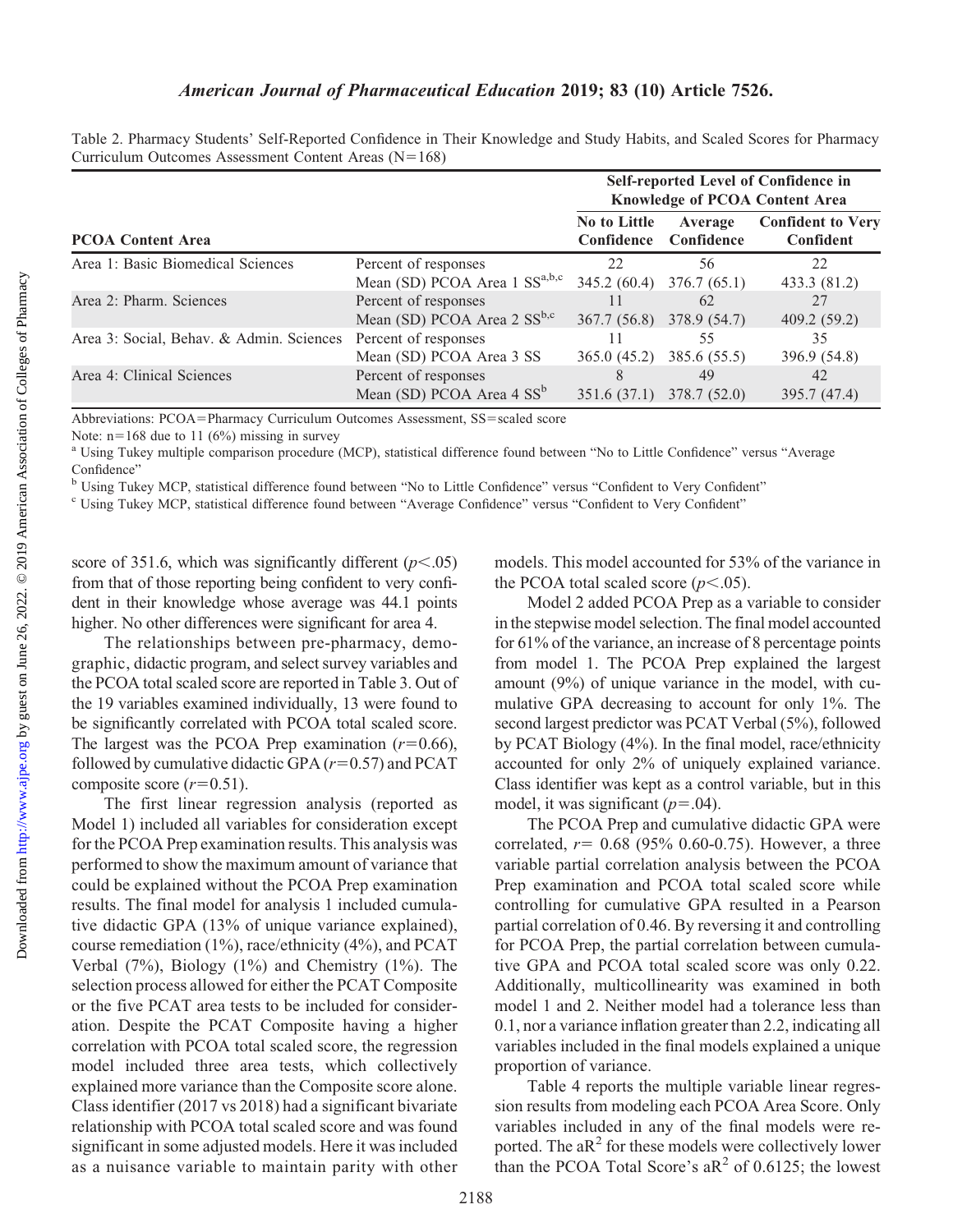|                        |                                                                                     |                                                                                                              | Prep Adjusted $R^2=0.5306$                                           |                                                              | Model 1: Excluding PCOA Model 2: Including PCOA<br>Prep Adjusted $R^2=0.6125$ |                                                           |
|------------------------|-------------------------------------------------------------------------------------|--------------------------------------------------------------------------------------------------------------|----------------------------------------------------------------------|--------------------------------------------------------------|-------------------------------------------------------------------------------|-----------------------------------------------------------|
| Variable<br>Category   | Variable                                                                            | Zero-Order<br>Correlation <sup>a</sup> (95% CI)<br>with PCOA Total SS                                        | Semi-partial<br>Correlations <sup>b</sup><br>[Squared <sup>c</sup> ] | Parameter<br><b>Estimates</b><br>$(Intercept =$<br>$-443.00$ | Semi-partial<br><b>Correlations</b><br>[Squared]                              | Parameter<br><b>Estimates</b><br>(Intercept=<br>$-428.50$ |
| PCOA Prep              | In-house PCOA Prep<br>examination                                                   | $0.66$ $(0.56-0.73)$ <sup>e</sup>                                                                            | <b>NA</b>                                                            | <b>NA</b>                                                    | $0.31$ [0.09]                                                                 | 2.70                                                      |
| Didactic<br>Curriculum | Cumulative GPA at end<br>of didactic program                                        | $0.57$ $(0.47-0.67)$ <sup>e</sup>                                                                            | $0.36$ [0.13]                                                        | 49.89                                                        | $0.09$ [0.01]                                                                 | 14.17                                                     |
|                        | Remediation of any course<br>Graduation delayed                                     | $-0.19$ $(-0.33 - 0.04)^e$<br>$-0.11 (-0.25 - 0.04)$                                                         | $0.09$ [0.01]                                                        | 17.82                                                        |                                                                               |                                                           |
| Demographic            | Age<br>Gender/Sex<br>Race/Ethnicity                                                 | $0.04 (-0.10 - 0.19)$<br>$-0.05$ $(-0.19-0.09)$<br>$-0.26$ $(-0.39-0.12)^e$                                  | $0.20$ [0.04]                                                        | $-19.79$                                                     | $0.13$ [0.02]                                                                 | $-12.57$                                                  |
| Admissions             | Undergraduate Science<br><b>GPA</b><br>Undergraduate<br>Cumulative GPA              | $0.29(0.15-0.42)^e$<br>$0.24$ $(0.09-0.37)$ <sup>e</sup>                                                     |                                                                      |                                                              |                                                                               |                                                           |
|                        | <b>Graduate Credit Hours</b><br><b>PCAT Attempts</b>                                | $0.11 (-0.04 - 0.25)$<br>$-0.28$ $(-0.41 - 0.14)^e$                                                          |                                                                      |                                                              |                                                                               |                                                           |
|                        | <b>PCAT Composite Score</b><br>PCAT Verbal<br><b>PCAT Biology</b><br>PCAT Chemistry | $0.51 (0.39 - 0.61)^e$<br>0.46 $(0.34 - 0.57)^e$<br>$0.36$ $(0.22-0.48)$ <sup>e</sup><br>$0.30(0.16-0.43)^e$ | $0.27$ [0.07]<br>$0.14$ [0.02]<br>$0.09$ [0.01]                      | 0.82<br>0.50<br>0.27                                         | $0.22$ [0.05]<br>$0.19$ [0.04]                                                | 0.68<br>0.63                                              |
|                        | PCAT Quantitative<br><b>PCAT Reading</b>                                            | $0.14 (-0.01 - 0.28)$<br>$0.28$ $(0.14-0.41)$ <sup>e</sup>                                                   |                                                                      |                                                              |                                                                               |                                                           |
| <b>Study Habits</b>    | Studied $\leq$ 5 hours for PCOA<br>Studied $>5$ hours for<br><b>PCOA</b>            | $-0.17$ $(-0.31 - 0.03)^e$<br>$0.10(-0.05-0.24)$                                                             |                                                                      |                                                              |                                                                               |                                                           |
|                        | Class Identifier (included<br>to control for cohort)                                | $0.21$ $(0.07-0.35)$ <sup>e</sup>                                                                            | $0.07$ [0.00]                                                        | 6.68 <sup>d</sup>                                            | $0.14$ [0.02]                                                                 | 13.74                                                     |

| Table 3. Stepwise Multiple Linear Regression Modeling of the Pharmacy Curriculum Outcomes Assessment Total Scaled Score |  |  |  |  |  |
|-------------------------------------------------------------------------------------------------------------------------|--|--|--|--|--|
|                                                                                                                         |  |  |  |  |  |

Abbreviations: PCOA=Pharmacy Curriculum Outcomes Assessment, GPA=Grade Point Average, PCAT=Pharmacy College Admission Test<br><sup>a</sup> Pearson correlation coefficient for continuous variables and point biserial correlation for dic predictor and PCOA total scaled score

<sup>b</sup> Semi-partial (part) correlations represent the correlation between the predictor and PCOA total scaled score after controlling for other predictors in the model

<sup>c</sup> Squared semi-partial correlations represent the proportion of variance that is uniquely explained by the predictor after accounting for other predictors in the model

<sup>d</sup> Denotes the variable is not significant in model but included for parity with other models presented

 $e^e$  Denotes statistical significance of  $p<.05$ 

was area 1 ( $aR^2 = 0.3792$ ) and the highest was area 2 (0.5495). Significant relationships were found between the in-house PCOA Prep examination and each PCOA area score, though its proportion of unique variance explained varied depending on the area, ie, lowest for area 3 (3%) and highest for area 2 (17%). It remained the strongest predictor in each model, except for area 3, where PCAT Verbal explained 6% of unique variance compared to PCOA Prep's 3%.

Collectively across the models, six variables were found to have a negative relationship, with at least one PCOA area score. Demographically, being female was associated with a lower score in area 1, and being nonwhite was associated with lower Area 2-4 scores. Higher undergraduate science GPAs was associated with a lower area 3 score, students who took the PCAT more than once was associated with a lower score in area 1, and PCAT Quantitative was associated with decreased area 4 scores. Study preparation had a role in two area models. On average, students who studied less than five hours had lower scores in area 1 compared to students who did not study. Additionally, on average, students who studied more than five hours were associated with higher area 3 scores compared to those who did not study. The remaining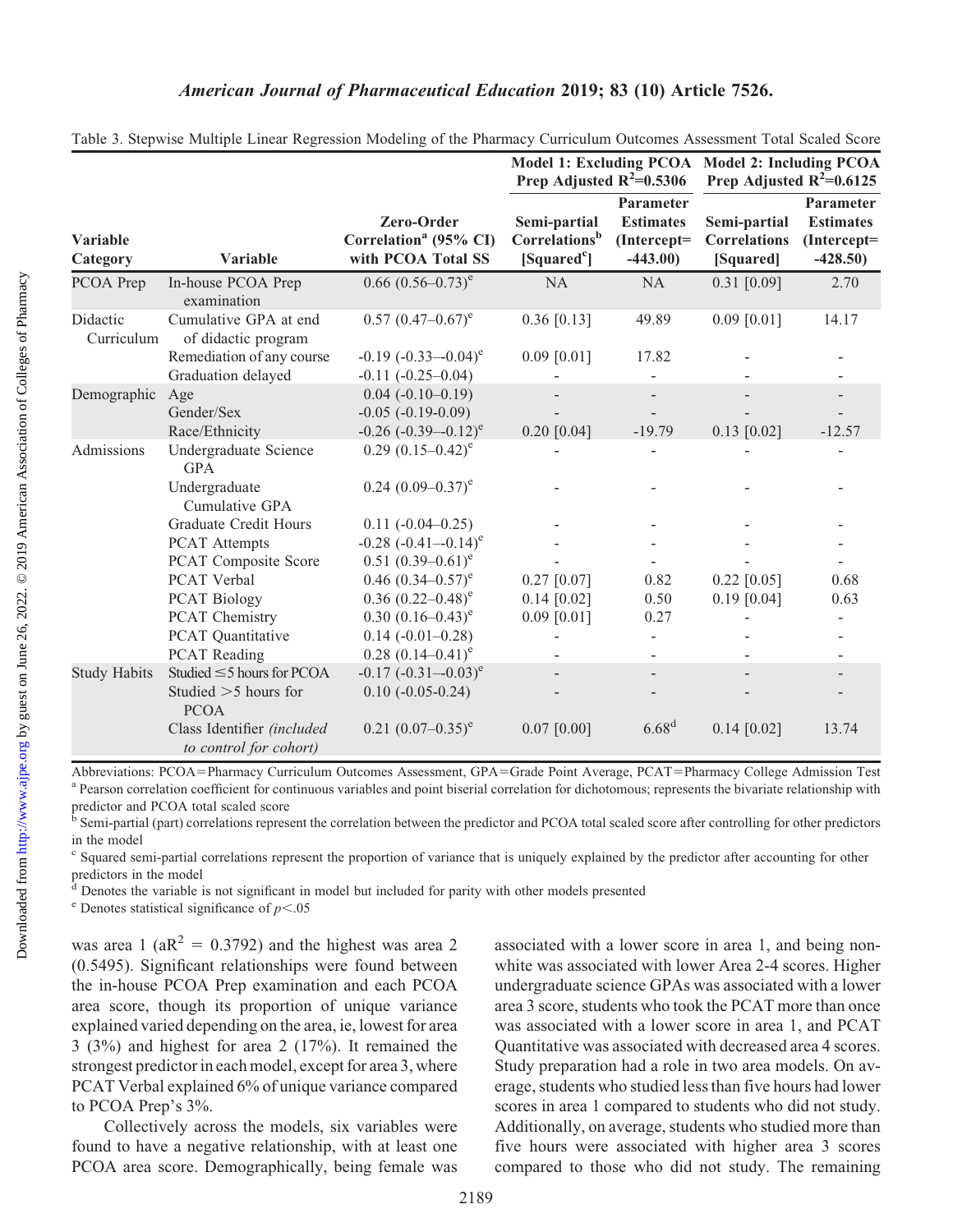| Table 4. Stepwise Multiple Linear Regression Modeling Pharmacy Curriculum Outcomes Assessment Area Scaled Scores                                                                                                                                                                                                                                                                                                                                                                                        |                                                      |                        |                                                            |                               |                                                             |                               |                                                   |                               |
|---------------------------------------------------------------------------------------------------------------------------------------------------------------------------------------------------------------------------------------------------------------------------------------------------------------------------------------------------------------------------------------------------------------------------------------------------------------------------------------------------------|------------------------------------------------------|------------------------|------------------------------------------------------------|-------------------------------|-------------------------------------------------------------|-------------------------------|---------------------------------------------------|-------------------------------|
|                                                                                                                                                                                                                                                                                                                                                                                                                                                                                                         | Modeling PCOA Area 1: F                              | <b>Basic</b>           | Modeling PCOA Area 2:                                      |                               | Modeling PCOA Area 3: Social,                               |                               | Modeling PCOA Area 4:                             |                               |
|                                                                                                                                                                                                                                                                                                                                                                                                                                                                                                         | <b>Biomedical Sciences Adjusted</b><br>$R^2=0.3792$  |                        | Pharmaceutical Sciences<br>Adjusted R <sup>2</sup> =0.5495 |                               | Behav. & Admin. Sciences<br>Adjusted R <sup>2</sup> =0.3182 |                               | <b>Clinical Sciences Adjusted</b><br>$R^2=0.4589$ |                               |
|                                                                                                                                                                                                                                                                                                                                                                                                                                                                                                         | Semi-partial                                         |                        | Semi-partial                                               |                               | Semi-partial                                                |                               | Semi-partia                                       |                               |
| Variable                                                                                                                                                                                                                                                                                                                                                                                                                                                                                                | Correlations <sup>a</sup><br>[Squared <sup>b</sup> ] | Parameter<br>Estimates | Correlations<br>[Squared]                                  | Parameter<br><b>Estimates</b> | Correlations<br>[Squared]                                   | Parameter<br><b>Estimates</b> | Correlations<br>[Squared]                         | Parameter<br><b>Estimates</b> |
| Intercept                                                                                                                                                                                                                                                                                                                                                                                                                                                                                               | $\sum_{i=1}^{n}$                                     | $-354.2$               | $\sum_{i=1}^{n}$                                           | $-724.74$                     | $\sum_{i=1}^{n}$                                            | $-175.19$                     | $\mathbb{X}$                                      | $-163.76$                     |
| In-house PCOA Prep<br>examination                                                                                                                                                                                                                                                                                                                                                                                                                                                                       | 0.20 [0.04]                                          | 2.90                   | 0.41 [0.17]                                                | 333                           | 0.17 [0.03]                                                 | 1.94                          | 0.28 [0.08]                                       | 2.66                          |
| Cumulative GPA at end<br>of didactic program                                                                                                                                                                                                                                                                                                                                                                                                                                                            | 0.14 [0.02]                                          | 36.36                  |                                                            |                               | 0.10 [0.01]                                                 | 22.43                         | 0.10 [0.01]                                       | 16.67                         |
| Graduation delayed                                                                                                                                                                                                                                                                                                                                                                                                                                                                                      | 0.10 [0.01]                                          | 55.37                  | I.                                                         | 1                             |                                                             |                               |                                                   |                               |
| Gender/Sex                                                                                                                                                                                                                                                                                                                                                                                                                                                                                              | 0.14 [0.02]                                          | $-24.51$               |                                                            |                               |                                                             |                               |                                                   |                               |
| Race/Ethnicity                                                                                                                                                                                                                                                                                                                                                                                                                                                                                          |                                                      |                        | 0.14 [0.02]                                                | $-15.44$                      | $0.14$ [0.02]                                               | $-18.93$                      | 0.10 [0.01]                                       | $-11.36$                      |
| Undergraduate Science<br>GPA                                                                                                                                                                                                                                                                                                                                                                                                                                                                            |                                                      |                        |                                                            |                               | 0.10 [0.01]                                                 | $-13.36$                      |                                                   |                               |
| Graduate Credit Hours                                                                                                                                                                                                                                                                                                                                                                                                                                                                                   |                                                      |                        | 0.10 [0.01]                                                | 26.31                         | 0.10 [0.01]                                                 | 23.37                         |                                                   |                               |
| PCAT Attempts                                                                                                                                                                                                                                                                                                                                                                                                                                                                                           | 0.10 [0.01]                                          | $-20.15$               |                                                            |                               |                                                             |                               |                                                   |                               |
| PCAT Verbal                                                                                                                                                                                                                                                                                                                                                                                                                                                                                             |                                                      |                        | $0.20$ [0.04]                                              | 0.74                          | 0.24 [0.06]                                                 | 0.91                          | $0.20$ [0.04]                                     | 0.62                          |
| PCAT Biology                                                                                                                                                                                                                                                                                                                                                                                                                                                                                            | 0.17 [0.03]                                          | 1.01                   | 0.20 [0.04]                                                | $0.81\,$                      |                                                             |                               | $0.10\ [0.01]$                                    | 0.39                          |
| PCAT Chemistry                                                                                                                                                                                                                                                                                                                                                                                                                                                                                          |                                                      |                        | 0.14 [0.02]                                                | 0.46                          |                                                             |                               |                                                   |                               |
| PCAT Quantitative                                                                                                                                                                                                                                                                                                                                                                                                                                                                                       |                                                      |                        |                                                            |                               |                                                             |                               | 0.10 [0.01]                                       | $-0.35$                       |
| Studied $\leq$ 5 hours for<br>PCOA                                                                                                                                                                                                                                                                                                                                                                                                                                                                      | $0.10$ [0.01]                                        | $-17.71$               |                                                            | I.                            |                                                             | $\mathbf I$                   |                                                   |                               |
| Studied $>5$ hours for<br><b>PCOA</b>                                                                                                                                                                                                                                                                                                                                                                                                                                                                   |                                                      |                        |                                                            | $\mathbf{I}$                  | 0.10 [0.01]                                                 | 17.75                         |                                                   |                               |
| (included to control<br>Class Identifier<br>for cohort)                                                                                                                                                                                                                                                                                                                                                                                                                                                 | 0.10 [0.01]                                          | 15.63                  | 0.14 [0.02]                                                | 18.37                         | [0]                                                         | 4.67                          | 0.10 [0.01]                                       | 13.1                          |
| <sup>b</sup> Squared semi-partial correlations represent the proportion of variance that is uniquely explained by the predictor after accounting for other predictors in the model<br><sup>a</sup> Semi-partial (part) correlations represent the correlation between the predictor and PCOA total scaled score after controlling for other predictors in the model<br>Abbreviations: PCOA = Pharmacy Curriculum Outcomes Assessment, GPA = Grade Point Average, PCAT = Pharmacy College Admission Test |                                                      |                        |                                                            |                               |                                                             |                               |                                                   |                               |

# American Journal of Pharmaceutical Education 2019; 83 (10) Article 7526.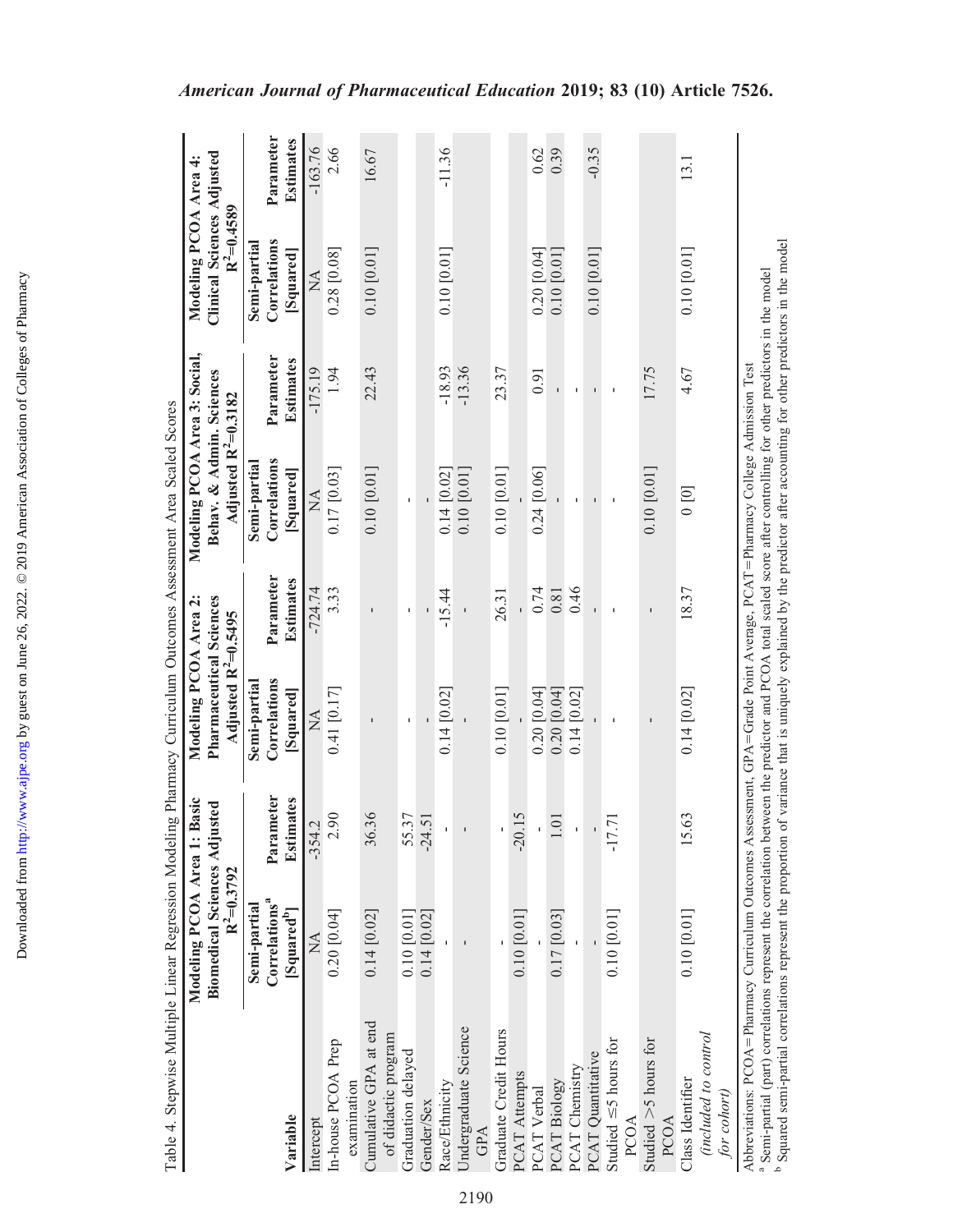variables reported in Table 4, most of which are academically related, all had some degree of a positive relationship with at least one PCOA area score.

A post-hoc analysis was performed on gender/sex and race/ethnicity to determine if differences exist on observed PCOA SS, pre-pharmacy and didactic-related variables. The  $t$  test was used to examine differences between male and female students, and one-way ANOVAs for race/ethnicity with Dunnett tests for pairwise differences between each minority and the control group (set to white).<sup>13</sup> With six race/ethnicity groups, a total of 15 pairwise comparisons could be made, thus resulting in very conservative tests if using Bonferroni or Tukey multiple comparison procedures. Thus, a post-hoc Dunnett test was chosen as it adjusts for five simultaneous comparisons to a control group.

No differences in observed scores were found between sex/gender groups for PCOA overall scaled score, area 2, 3, and 4 scaled scores, PCOA Prep examination score, PCAT Composite score, and PCAT Chemistry score, quantitative score, and reading subtest scores. Overall, female students scored lower on the PCAT Biology section  $(p=0.01)$  and PCAT Verbal section  $(p=.03)$ , and slightly lower on PCOA area 1 ( $p=.07$ ). However, female students had a higher cumulative didactic GPA than male students,  $p=0.01$ .

Fifty-four percent of students reported their race/ethnicity was white and 29% reported their race/ethnicity was Asian. The remaining 17% of students reported their race/ ethnicity as American Indian (2%), black (6%), Hispanic  $(2\%)$ , or as being two or more races  $(7\%)$ . These small, disproportionate numbers often resulted in underpowered statistics to determine if differences in mean scores on selected variables existed. Where differences were found, minority averages were higher than majority on some variables and lower on others. Differences were found on mean scores for the PCAT Chemistry and Quantitative sections, with Asian students' average score being higher than white students' average; for the PCAT Verbal (underpowered to detect which differed), for the PCOA Overall SS and Area 4 with average scores for Whites being higher than averages for both Asian and Black students; and for PCOA Areas 2 and 3 average scores for Asian students were lower than average scores for White students. No differences in mean scores were found in the remaining variables: PCAT Biology, PCAT Reading, PCAT Composite, PCOA area 1, cumulative didactic GPA, and PCOA Prep.

#### DISCUSSION

Since taking the PCOA became a requirement in 2016, uncertainty has existed regarding how PCOA scores for students and programs would be used in the future, which

can be stressful for both students and programs. In addition to this uncertainty, questions also exist about whether pharmacy schools should help prepare students for the PCOA. If NABP's intent for the PCOA was to measure APPE readiness, then pharmacy schools helping students prepare for the PCOA would ultimately help them reinforce their knowledge prior to APPEs, which would provide a benefit to students beyond PCOA performance. Students may forget some content over the span of the program because of lack of repetition or perceived lack of relevance. Therefore, encouraging them to study the most important content determined by the school's faculty members the semester before the PCOA test is administered should give students an advantage with remediating any deficient knowledge and increase the likelihood of retrieving that content for future use in APPEs as well as on the PCOA. As a result, the rationale for studying for the PCOA is not grounded only in performing better on the test, but also in reviewing essential content needed for APPEs.

Another area of uncertainty is whether schools of pharmacy should use the PCOA as a measure of their program's curricular effectiveness. One disadvantage of using the PCOA as a metric for curricular effectiveness is that there are a limited number of test questions per content area. Therefore, students' poor performance in a given area may not be related to a curricular weakness, but instead may be related to sampling, (ie, students may not remember specific aspects of course content rather than being weak overall in a course). A more complete measure of curricular effectiveness could include the tagging of assessment questions as to whether they are high or low level on Bloom's Taxonomy and to the CAPE outcomes and ACPE standards the questions address. This would allow schools to map their curriculum and evaluate how often the content is assessed in a course, at what level it is assessed, if it is assessed across the curriculum, and how well students perform on the content areas in aggregate. Schools may discover that the content is not assessed in a course, is not longitudinally assessed, or is not assessed at a level that advances across the curriculum. These data could then be compared to the PCOA Prep and PCOA results to provide a more comprehensive picture of students' knowledge.

The goals of this study were to evaluate factors related to student performance on the PCOA in order to better understand how to help students reactivate or retrieve prior knowledge or refresh content knowledge and prepare for the PCOA test and APPEs. While previous literature has found that pharmacy GPA, undergraduate GPA, PCAT scores, and demographic variables influenced PCOA performance, our current study evaluated the impact of three new variables on PCOA scores, PCOA pre-test scores (PCOA Prep), number of PCAT attempts, and student self-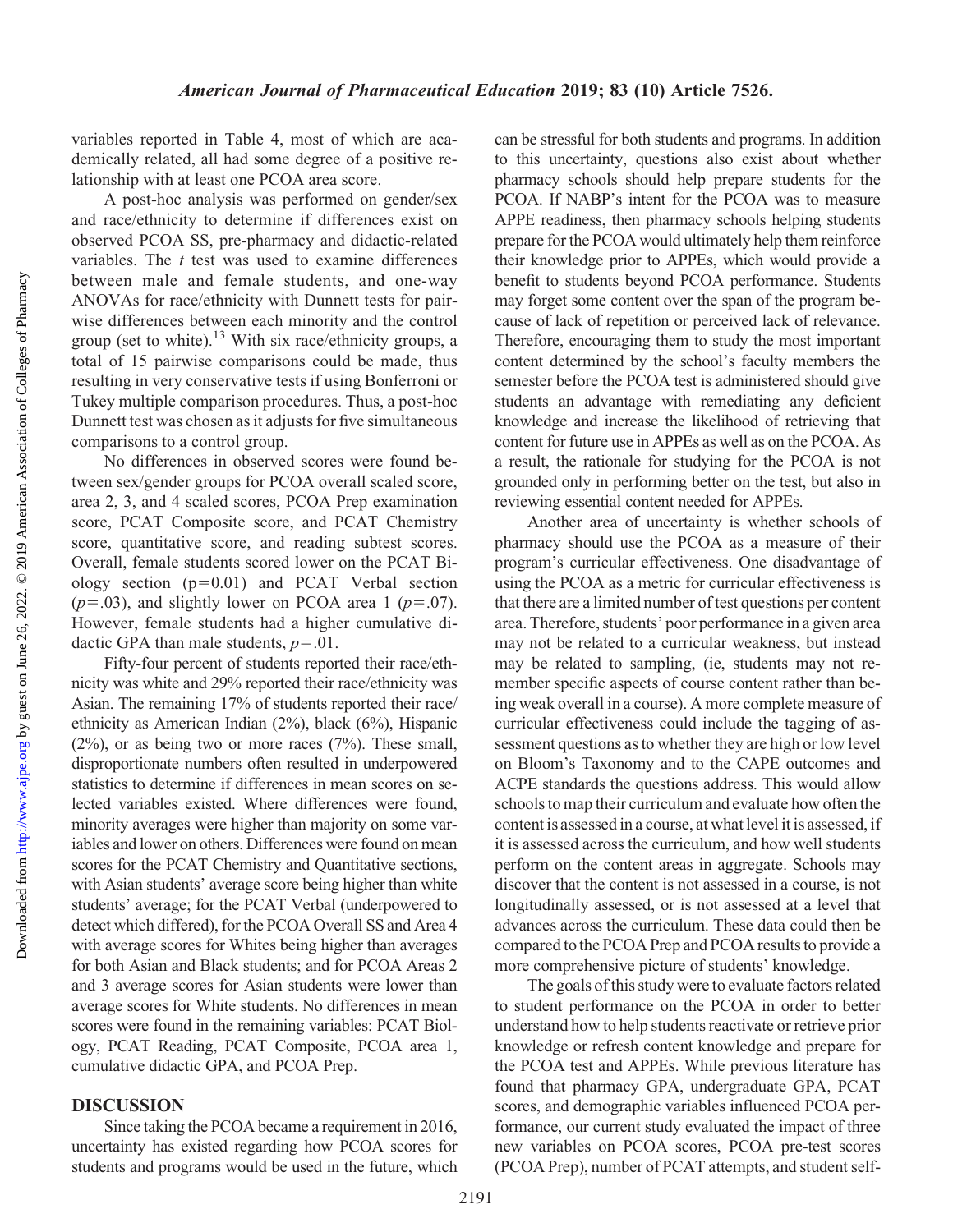<http://www.ajpe.org>

Downloaded from

### American Journal of Pharmaceutical Education 2019; 83 (10) Article 7526.

reported confidence in PCOA knowledge (self-awareness, confidence, and metacognition). Our study results revealed that the PCOA Prep could predict success on the PCOA, which may be most beneficial for predicting at-risk students who may have knowledge deficits. Being able to predict these knowledge deficits would allow for earlier identification and remediation of content knowledge to ultimately improve APPE preparedness.

The overall regression model that accounted for 61% of variance in the PCOA total scaled score included one of the variables not previously reported in the literature, the PCOA Prep test. The variable that accounted for the greatest proportion of unique variance in the stepwise multiple linear regression model for the PCOA total scaled score was students having taken the college's locally created PCOA pretest, the PCOA Prep, which explained nine percent of the variance. Another finding related to the PCOA Prep study variable was that, although students reported on the survey that they did not find the PCOA Prep test useful when taking the PCOA test, it was the most correlated with PCOA scores. Students' scores on a test similar to the PCOA Prep may help programs identify atrisk students with knowledge deficits that may limit their performance on the PCOA and APPEs. The earlier that programs can identify at-risk students, the earlier they can help those students remediate knowledge so they can successfully complete the program requirements.

Number of PCAT attempts was a variable that was associated with area 1 scores. On average, students who took the PCAT more than once did worse on area 1, the basic biomedical sciences, by 20 points. Number of PCAT attempts was a unique variable in this study that had not been evaluated in previous PCOA studies. These results may suggest that students who need to take the PCAT multiple times struggle with standardized tests or have knowledge deficits. The PCAT Verbal and PCAT Biology scores were two additional admissions variables that were positively associated with the PCOA Total Scaled Score, explaining five and four percent of the unique variance, respectively. In addition to the overall PCOA score, the PCAT Verbal score was also positively associated with area 2, 3 and 4 scores. The PCAT Biology score was positively associated with the area 1, 2 and 4 scores, the PCAT Chemistry was associated with the area 2 score, and the PCAT Quantitative score was positively associated with the PCOA area 4 score. Overall, schools of pharmacy that want to screen for at-risk students for the PCOA and APPEs could use the PCAT results to identify students, with the exception of the PCAT Verbal section as the section was retired by the National Association of Boards of Pharmacy. In the future this regression model will need to be reevaluated with students who complete the new PCAT.

Students' self-reported level of confidence in knowledge of each of the four PCOA areas was another outcome assessed in this study. The results revealed that students' metacognition or self-awareness of their level of confidence in the four PCOA test areas was an accurate selfassessment, as students who had little to no confidence in areas 1, 2, and 4 had lower scores than students who had high confidence in those three areas. Previous reports in the literature indicate that students lack self-assessment skills, as seen in low correlations between students' self-assessment and actual performance or achievement.<sup>15</sup> In contrast, the third-year students in this study demonstrated accurate self-awareness, ie, students with low confidence in a PCOA area (1, 2, and/or 4) earned low scores. This finding offers programs an additional strategy for assisting students with knowledge remediation prior to APPEs. When determining how to prepare for the PCOA and for APPEs, students may feel overwhelmed with the amount of prior content they need to study. Encouraging or requiring students to self-assess their confidence can offer them insight into whether they need to study a topic area more as metacognition is related to planning, monitoring, and evaluating. This coupled with a knowledge pre-test may help students focus on how much to study and what to focus on specifically. Programs may also want to consider strategies for supporting knowledge remediation as academic at-risk students who accurately self-assess that they have low confidence may not respond to this by increasing their study time in a given area.<sup>15</sup>

Cumulative GPA at the end of the didactic curriculum was significantly associated with the PCOA Total Scaled Score. While this variable was positively associated with the overall score, as seen in previous PCOA studies, the PCOA Prep test explained a greater portion of the variance. Therefore, although GPA at the end of the didactic curriculum may help programs identify at-risk students, a better screening tool for at-risk students may be to offer them a cumulative knowledge test. One study found that students who read a passage and then took a test retained more than students who repeatedly studied material or drew detailed diagrams that documented what they learned.<sup>14</sup> Ultimately, students should take tests if they want to know how well they know given content. Tests such as the PCOA Prep help students identify what they know and what they do not know, which can lead to more strategic studying approaches.

The demographic results revealed that students' gender/sex accounted for two percent of the unique variance in scores for the Area 1 Basic Biomedical Sciences model where being female was associated with a decreased score. A difference in gender/sex was also noted in another PCOA study that found a significant difference